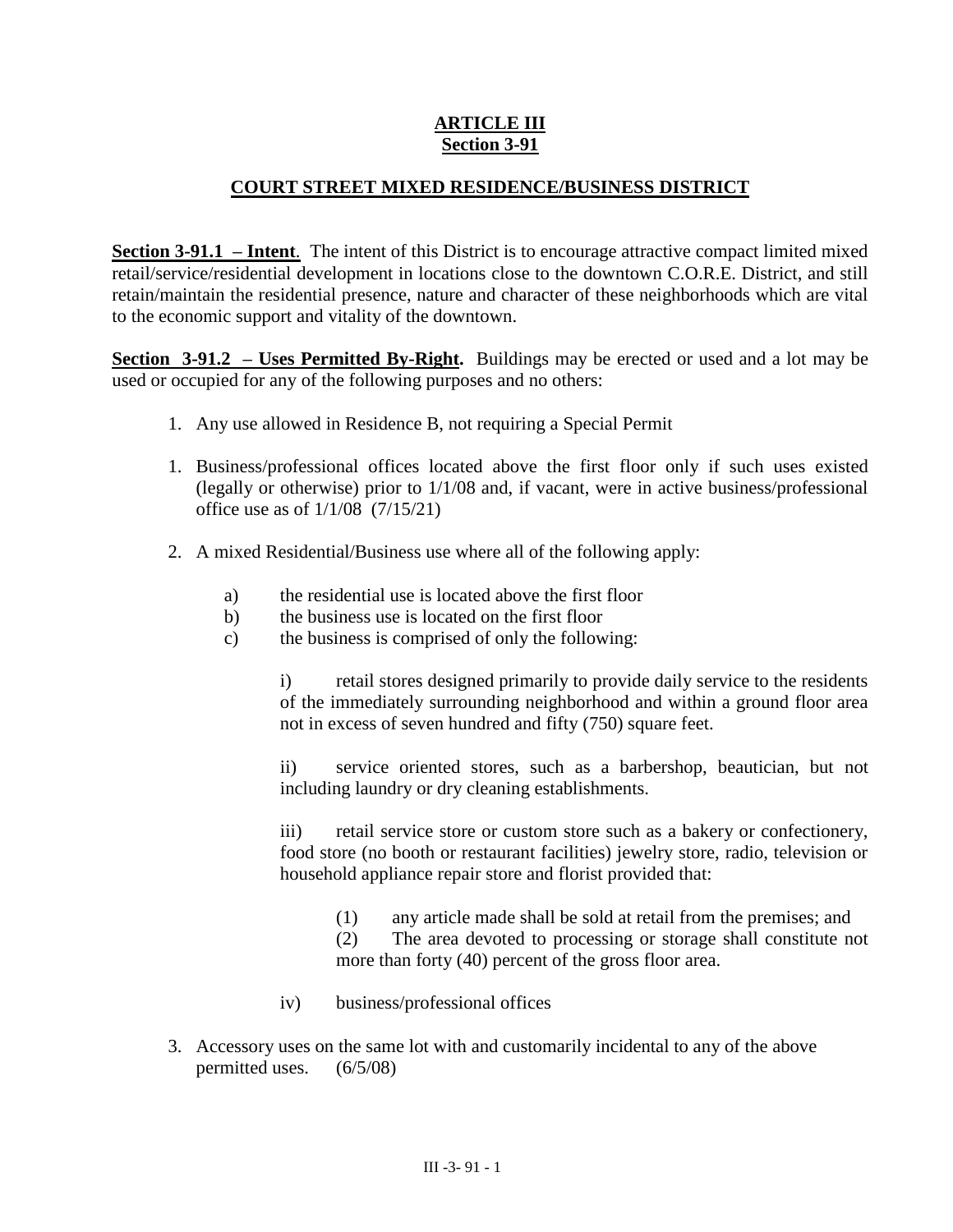- 4. All necessary utility lines that meet the requirements of 3-130.2.21. (12/3/09)
- 6. Home Occupation (See Section 5-100.1) (7/1/10)

## **Section 3-91.3 – Special Permit Uses.**

- 1. Conversion or expansion of an existing residential structure to not more then four (4) dwelling units per structure, provided said conversion or expansion retains or enhances the residential character and style of the structure and is consistent with the density, scale and character of the surrounding residential neighborhood. (Planning Board)
- 3. Funeral Establishments. (Planning Board)
- 4. Branch bank or similar financial institution (Planning Board)
- 5. Shared Elderly Housing (Planning Board)
- 6. Uses otherwise permitted by-right or by Special Permit in this district on lots that are in excess of 15,000 square feet where the Planning Board finds that such proposed use, and the structures and appurtenances located thereon, are of a type, size, scale, location character and design that is consistent with and complementary to the character of the neighborhood.
- 7. Any proposed use involving a building or buildings with a cumulative total floor area equal to or greater than 5,000 square feet. This requirement applies to both new uses and buildings, and to alterations/extension/expansions of existing uses and buildings whose cumulative total square footage meets or exceeds these thresholds. (Planning Board)
- 8. Any proposed use that will discharge a cumulative total of more than 25,000 gallons per day of waste into the city's sanitary sewer system, or any use categorized as a Significant Industrial User (SIU). This shall apply to both new uses and to any alteration, extension or expansion of an existing use which would result in a cumulative total of more than 25,000 gallons per day of waste being discharged into the city's sanitary sewer system, or any use categorized as a Significant Industrial User (SIU). (Planning Board)
- 9. Home Based Business (See Sections 5-100/1) (7/1/10)

**Section 3-91.4 – Area and Height Regulations.** Every building used exclusively as a dwelling shall comply with the area and yard regulations prescribed for Residence C Districts (See Article III, Sections  $3-70.5 - 3-70.8$ ). For buildings used in whole or in part for commercial purposes the following regulations shall apply:

- 1. Building and Lot Area.
	- Minimum lot size ten thousand (10,000) square feet.
	- $\bullet$  Maximum lot size fifteen thousand (15,000) square feet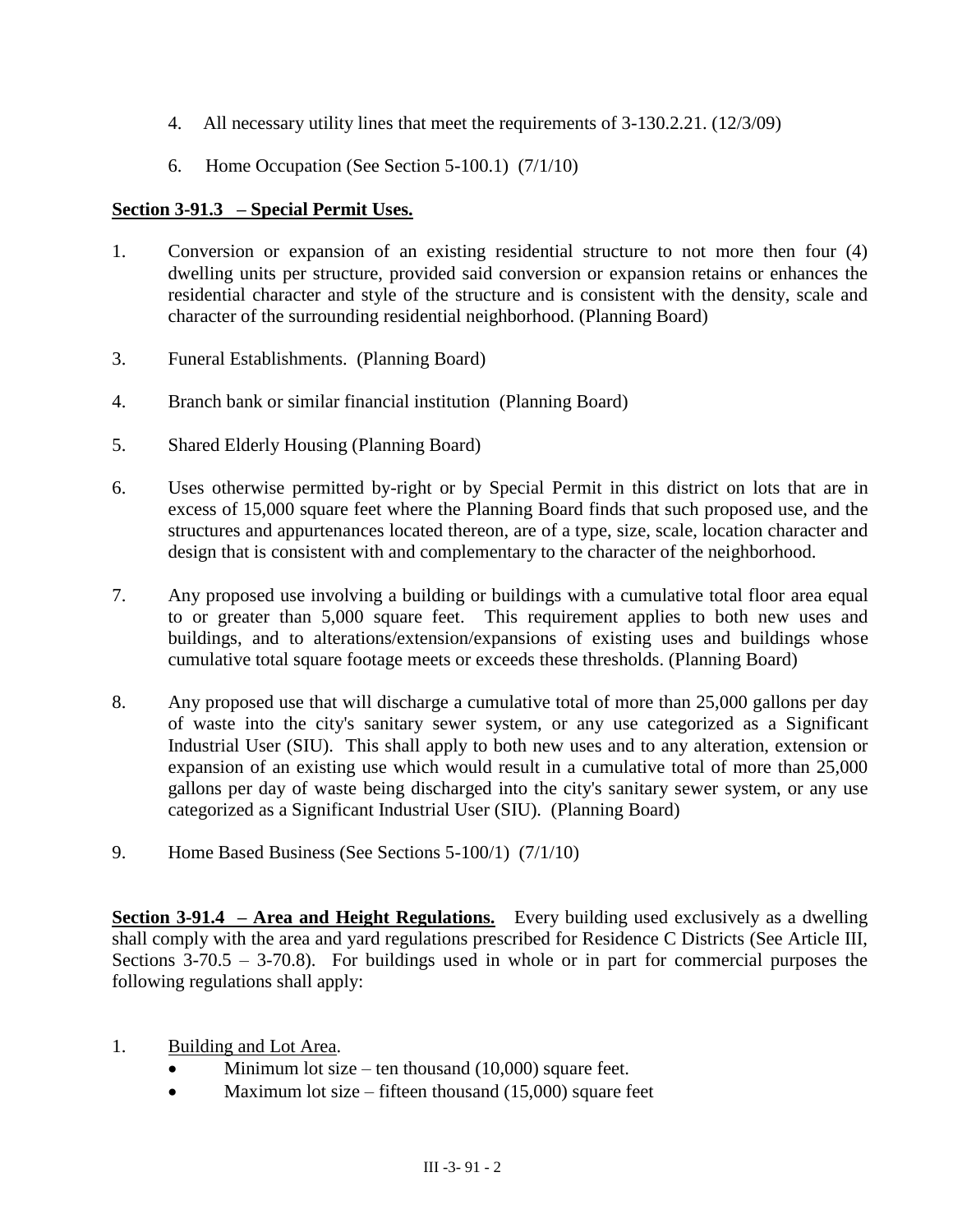- Minimum Frontage 100 feet
- Maximum Area Coverage not more than twenty-five (25) percent may be occupied by buildings.
- Minimum Open Space forty (40) percent
	- Open Space shall be that portion of the lot that is not covered by buildings, structures, pavement, parking, driveways or walkways
	- The Planning Board may issue a Special Permit for a reduction in the minimum open space required where they specifically find that such reduction would result in a better project and still be consistent with and maintain the Intent of the District.
- 2. Front Yard. There shall be a setback on each street on which a lot abuts which shall be not less than thirty (30) feet and each lot will have a minimum frontage of one hundred (100) feet at the street line.
- 3. Side Yard. For every detached building or group of attached buildings, there shall be two (2) side yards, neither of which shall be less than fifteen (15) feet in width.
- 4. Rear Yard. There shall be a rear yard on each lot which shall be not less than twenty (20) feet in depth.
- 5. Heights.
	- Minimum Building Height two stories or thirty  $(30)$  feet
	- Maximum building Height two and a half  $(2 \frac{1}{2})$  stories or thirty-five (35) feet, Except that a school, college, library, municipal facility, Shared Elderly Housing, or barn may be erected to a height not to exceed three (3) stories or fifty (50) feet. For buildings or structures located within the designated Airport Landing Zone the maximum height will be whichever is the most restrictively regulated.

The Planning Board may issue a Special Permit permitting heights in excess of the maximum permitted where they specifically find that such height would result in a better project and still be consistent with and maintain the Intent of the District.

**Section 3-91.5 - Special Regulations.** In order to encourage sound and attractive mixed residential/business development which will maintain the residential character and integrity of the district, the following special requirements shall apply:

- 1. All new construction, additions or exterior alterations to a structure must maintain its residential character
- 2. Every use other than the parking lot shall be completely enclosed within a building.
- 3. Along each side or rear property line, which directly abuts another residential property in the city or residential districts in an adjoining municipality, a buffer planting strip not less than twenty (20) feet in width, as defined in Article II – Section 2-20.01 shall be provided. The